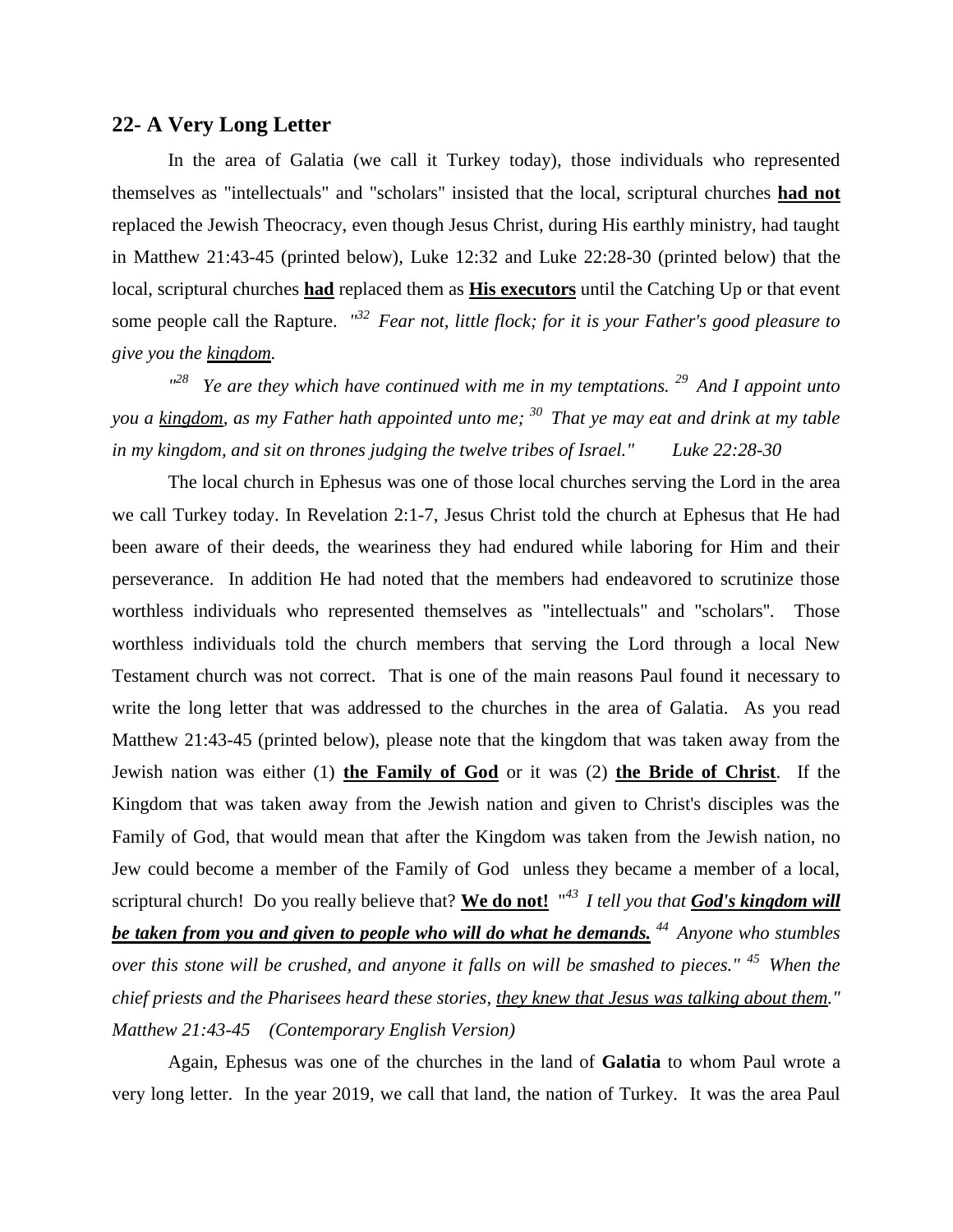and his associates did most of their missionary work. Please note that Paul did not write to **the** " Galatian church " but, rather, to **the churches of Galatia**. Why? Because there was no such thing as "the Galatian church". Unfortunately, somewhere, sometime in the past that long letter was divided into two books in our library of books that we call our Bible. We can offer many proofs of the fact that Paul wrote a very long letter which was divided into the two books that are titled Galatians and Hebrews. **The first proof is that the book of Hebrews does not begin with a salutation from Paul as his other letters***.* The reason there is no salutation is that it was the last part of a long letter Paul wrote to the churches of Galatia. That first part of the long letter **did** began with a salutation from Paul. Today we call the first part of the letter, the book of Galatians.

**The second proof is that the theme of those two books is the same**. In both of those two books, Galatians and Hebrews, Paul was addressing the same problem that Jesus Christ noted in **His** letter to the church of Ephesus. Please recall that the church of Ephesus was in the land of Galatia. In the long letter that Paul wrote, he emphasizes his desire that the members of the churches of Galatia (both Jews and non-Jews) finish their service to Jesus Christ just as they had started it. Jesus Christ had also expressed the same desire in His letter to the church at Ephesus. "*<sup>4</sup>Nevertheless I have somewhat against thee, because thou hast left thy first love. <sup>5</sup> Remember therefore from whence thou art fallen, and repent, and do the first works; or else I will come unto thee quickly, and will remove thy candlestick out of his place, except thou repent.*" *Revelation 2:4-5 (King James Version)* 

**Third**, when Paul wrote in Galatians 6:11, *" <sup>11</sup>Ye see how large a letter I have written unto you with mine own hand",* he was not referring to the fact that he was using large letters as he wrote the letter, in spite of what some "scholars'' say. Strongs Exhaustive Concordance Of The Bible tells us the English word "large" was translated from the Greek word "πηλίκος" (pronounced "pay-lee'-kos" in English). Strongs Exhaustive Concordance Of The Bible says that the word "πηλίκος" was a quantitative form (measured by the **quantity** of something rather than its **quality**) and was used to show **how extensive the content of the letter was** in size, not how **large** the alphabetic letters he used to write the letter were in size.

The **fourth** proof is found in 2nd Peter 3:14-16 where Peter wrote to the **Jewish** members of the local, scriptural churches, *" <sup>14</sup>Wherefore, beloved, seeing that ye look for such things, be diligent that ye may be found of him in peace, without spot, and blameless. <sup>15</sup>And account that*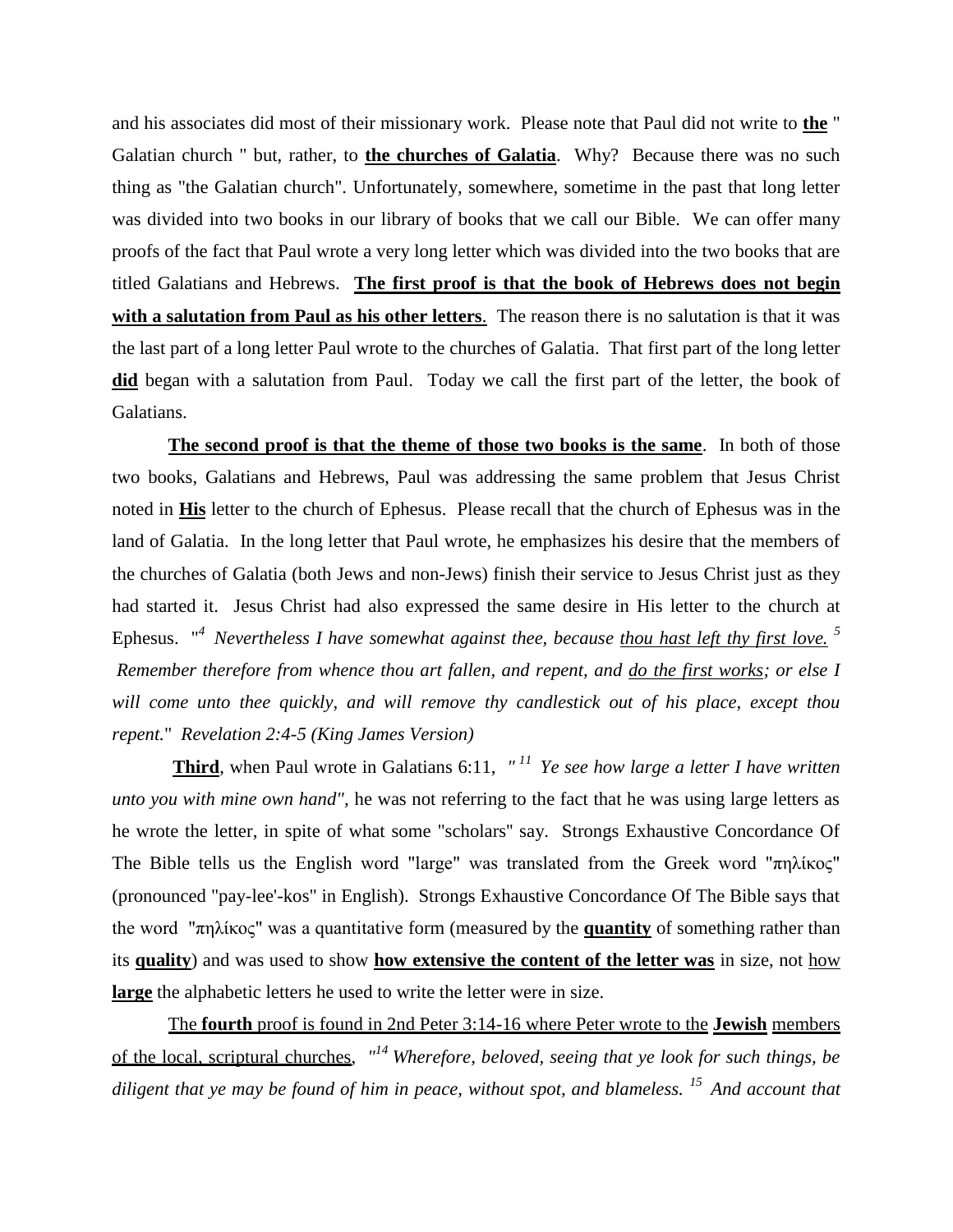*the longsuffering of our Lord is salvation; even as our beloved brother Paul also according to the wisdom given unto him hath written unto you; <sup>16</sup>As also in all his epistles, speaking in them of these things; in which are some things hard to be understood, which they that are unlearned and unstable wrest, as they do also the other scriptures, unto their own destruction."*  If the book of Hebrews was not the book Paul wrote to the Jewish members of the scriptural churches to whom Peter also wrote, which one **is** the book Paul wrote to the circumcised? The fact is, it **was** the part of the letter that it is now called the Book of Hebrews.

**The fifth proof is, the book of Galatians has only six chapters**. That is less chapters than the letters written to the church at Corinth. Why, then, did Paul say the letter he was writing was long? Paul said the letter was long because it was, indeed, a very long letter but somewhere, sometime, someone divided the letter into two books. We call your attention to the fact that the Jewish members Paul was writing to in the book of Hebrews (1) had accepted Christ as their Savior (2) had applied for scriptural baptism by the authority of a local New Testament church and (3) had become active in fulfilling the commission Jesus Christ gave His scriptural churches. Why is that noteworthy? Because the Jewish members of those scriptural churches knew that right after the Lord had led **the Jewish nation** out of Egypt, He had put **the Jewish nation** in charge of spreading the gospel. At that time they were **His executors** here on this earth.

*" 1 In the third month after the children of Israel had gone out of the land of Egypt, on the same day, they came to the Wilderness of Sinai. <sup>2</sup>For they had departed from Rephidim, had come to the Wilderness of Sinai, and camped in the wilderness. So Israel camped there before the mountain. <sup>3</sup>And Moses went up to God, and the LORD called to him from the mountain, saying, "Thus you shall say to the house of Jacob, and tell the children of Israel: <sup>4</sup>'You have seen what I did to the Egyptians, and how I bore you on eagles' wings and brought you to Myself. <sup>5</sup>Now therefore, if you will indeed obey My voice and keep My covenant, then you shall be a special treasure to Me above all people; for all the earth is Mine. <sup>6</sup>And you shall be to Me a kingdom of priests and a holy nation.' These are the words which you shall speak to the children of Israel." Exodus 19:1-6 (New King James Version)* 

Most of the Jewish members of those scriptural churches **had been** raised to believe that the Jewish nation was still the executive phase of the Lord's kingdom just as some people today mistakenly believe the Jewish nation is still His executors. But the truth is, the Jewish nation is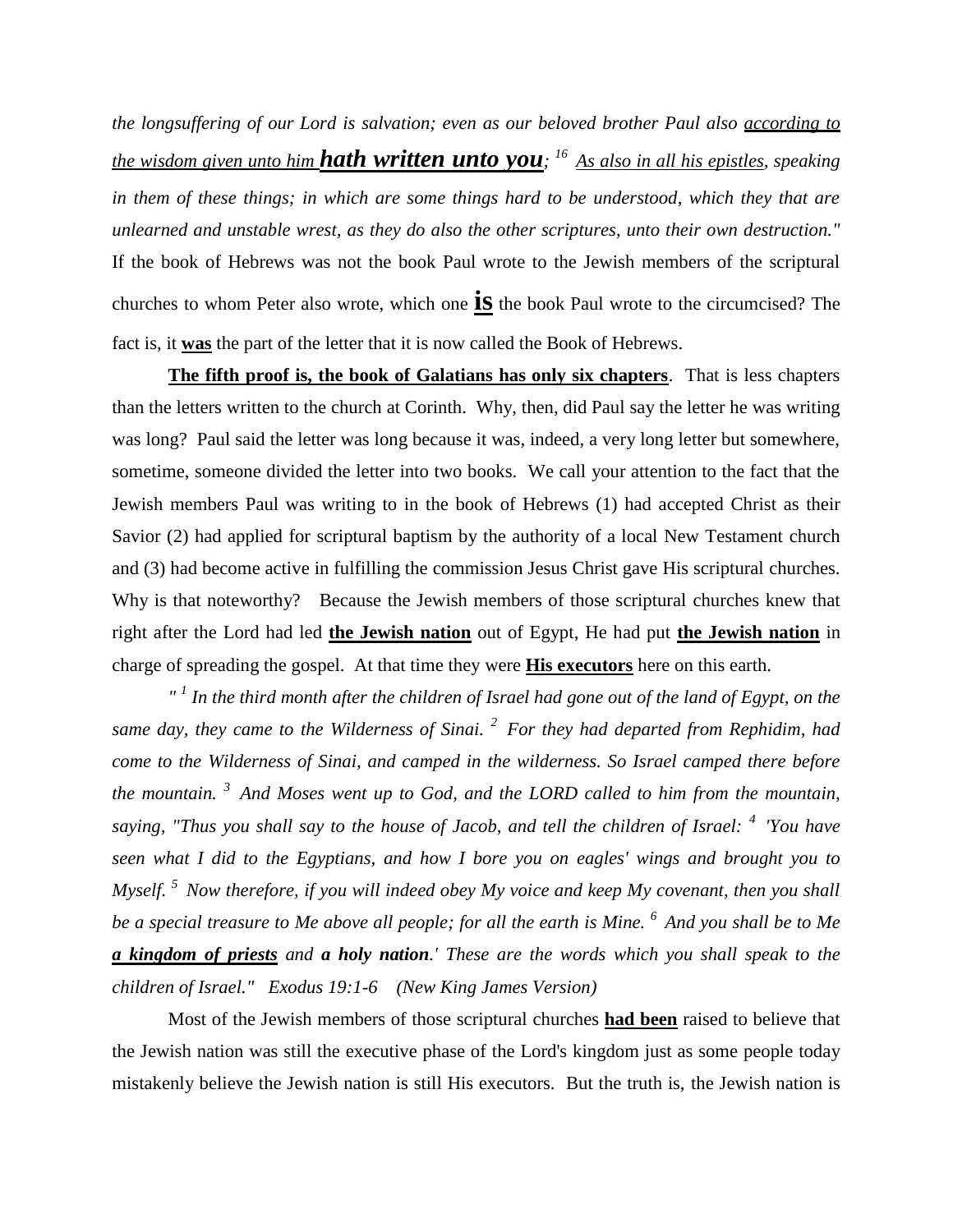not the executive phase of Christ's kingdom **during the Church Age**. Peter wrote his first letter to the strangers scattered throughout Pontus, Galatia, Cappadocia, Asia, and Bithynia, elect according to the foreknowledge of God the Father, through sanctification of the Spirit, unto obedience and sprinkling of the blood of Jesus Christ. We know Peter was writing to church members because (1) in 1st Peter 3:21 he mentions they had been baptized, (2) he mentioned the Family of God outside their local church membership in 5:9, (4) He refers to the fact that they belonged to a flock and urged the elders among them to feed their flock in 5:1-4, (5) Peter relayed to them greetings from another local church in 5:13 and (3) Peter speaks of them being part of a spiritual house in 2:1-10 that at one time were not a people but were at that time, a people. *" <sup>1</sup>Therefore, laying aside all malice, all deceit, hypocrisy, envy, and all evil speaking, <sup>2</sup> as newborn babes, desire the pure milk of the word, that you may grow thereby, <sup>3</sup>if indeed you have tasted that the Lord is gracious. <sup>4</sup>Coming to Him as to a living stone, rejected indeed by men, but chosen by God and precious, <sup>5</sup>you also, as living stones, are being built up a spiritual house, a holy priesthood, to offer up spiritual sacrifices acceptable to God through Jesus Christ. <sup>6</sup>Therefore it is also contained in the Scripture, "Behold, I lay in Zion A chief cornerstone, elect, precious, And he who believes on Him will by no means be put to shame." <sup>7</sup>Therefore, to you who believe, He is precious; but to those who are disobedient, "The stone which the builders rejected Has become the chief cornerstone," <sup>8</sup>and "A stone of stumbling And a rock of offense." They stumble, being disobedient to the word, to which they also were appointed. <sup>9</sup>But you are a chosen generation, a royal priesthood, a holy nation, His own special people, that you may proclaim the praises of Him who called you out of darkness into His marvelous light; <sup>10</sup>who once were not a people but are now the people of God, who had not obtained mercy but now have obtained mercy.* 

After salvation, the Jewish members of those scriptural churches learned that Jesus Christ had offered to restore **the Jewish nation** as His executives but **the Jewish nation** had refused. We find in Matthew 10:5-7, (Revised Standard Version), "<sup>5</sup> These twelve Jesus sent out, *charging them, "Go nowhere among the Gentiles, and enter no town of the Samaritans, <sup>6</sup>but go rather to the lost sheep of the house of Israel. <sup>7</sup>And preach as you go, saying, `The kingdom of Heaven is at hand.".* The Greek word that was translated "lost" in Matthew 10:6 is the Greek word (G622), **"ἀπόλλυμι"** (pronounced ap-ol'-loo-mee in English). The Greek word **"ἀπόλλυμι"** in Matthew 10:6 coveys the teaching that the nation of Israel had wandered off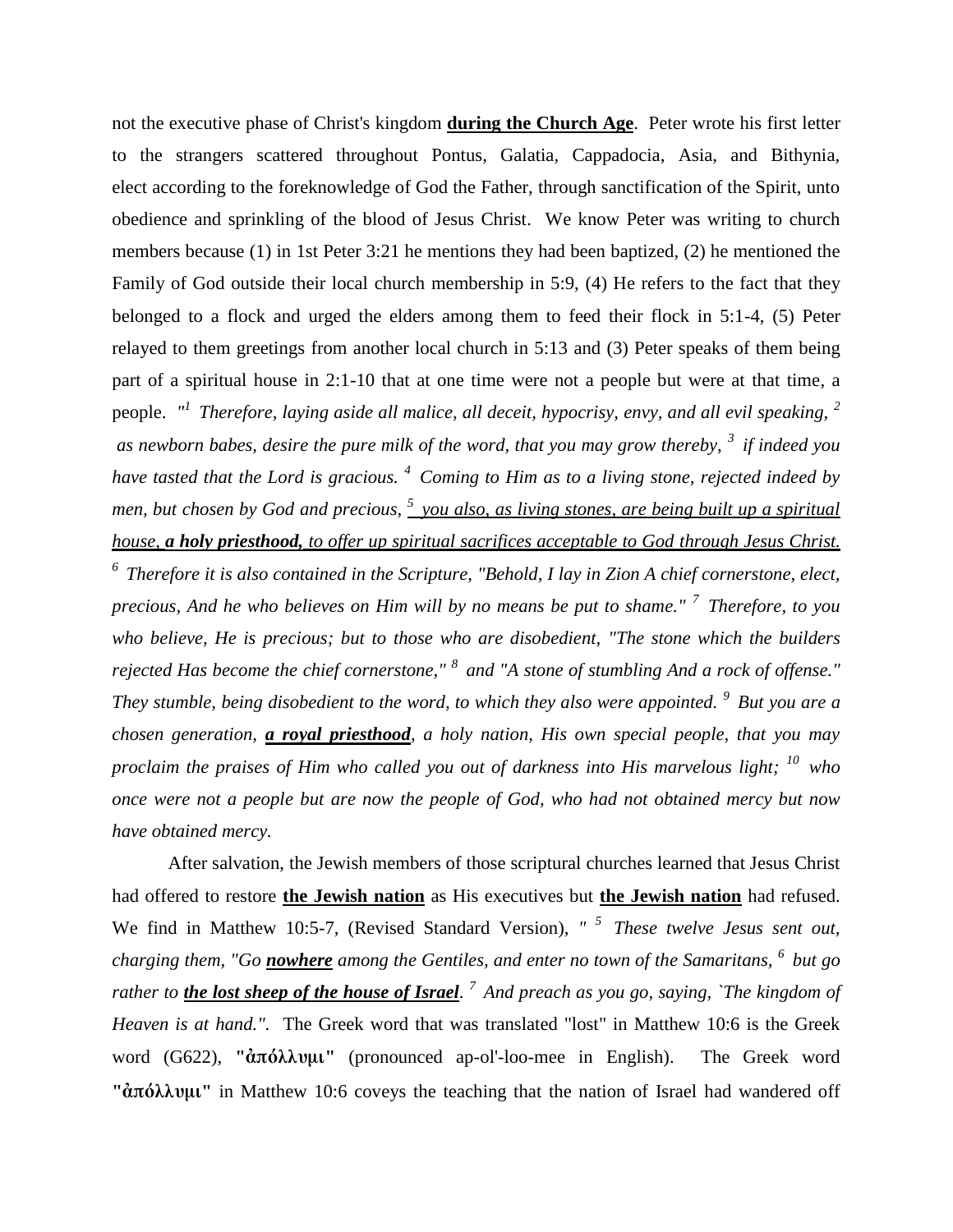from the Lord just as the same Greek word (G622) conveyed the idea that the sheep Jesus Christ referred to in Luke 15:4-6 had wandered off and was lost to the owner.

*" <sup>10</sup>He was in the world, and the world was made through him, and the world knew him not. <sup>11</sup>He came unto his own, and they that were his own received him not. <sup>12</sup>But as many as received him, to them gave He the right to become children of God, even to them that believe on his name: <sup>13</sup>who were born, not of blood, nor of the will of the flesh, nor of the will of man, but of God. <sup>14</sup>And the Word became flesh, and dwelt among us (and we beheld his glory, glory as of the only begotten from the Father), full of grace and truth." John 1:10-14 (American Standard Version)*

Therefore, because of the sinfulness and the unbelief that Jesus Christ found in the house of Israel, the executive phase of His kingdom was taken, temporally, from the Jewish nation. According to Jeremiah 31:31-34, a new contract will be made with the Jewish nation when the nation returns to Him during the Great Tribulation. *" <sup>31</sup>Behold, the days come, saith the LORD, that I will make a new covenant with the house of Israel, and with the house of Judah: <sup>32</sup>Not according to the covenant that I made with their fathers in the day that I took them by the hand to bring them out of the land of Egypt; which my covenant they brake, although I was an husband unto them, saith the LORD: <sup>33</sup>But this shall be the covenant that I will make with the house of Israel; After those days, saith the LORD, I will put my law in their inward parts, and write it in their hearts; and will be their God, and they shall be my people. <sup>34</sup>And they shall teach no more every man his neighbour, and every man his brother, saying, Know the LORD: for they shall all know me, from the least of them unto the greatest of them, saith the LORD: for I will forgive their iniquity, and I will remember their sin no more." (King James Version)*

During His earthly ministry, Jesus authorized the members of His local New Testament churches to be the executive phase of His kingdom until He returns for the Catching Up. *42 Jesus replied, "You surely know that the Scriptures say, 'The stone that the builders tossed aside is now the most important stone of all. This is something the Lord has done, and it is amazing to us. <sup>43</sup>I tell you that God's kingdom will be taken from you and given to people who will do what he demands. <sup>44</sup>Anyone who stumbles over this stone will be crushed, and anyone it falls on will be smashed to pieces." <sup>45</sup>When the chief priests and the Pharisees heard these stories, they knew that Jesus was talking about them." Matthew 21:42-45 (Contemporary English Version)*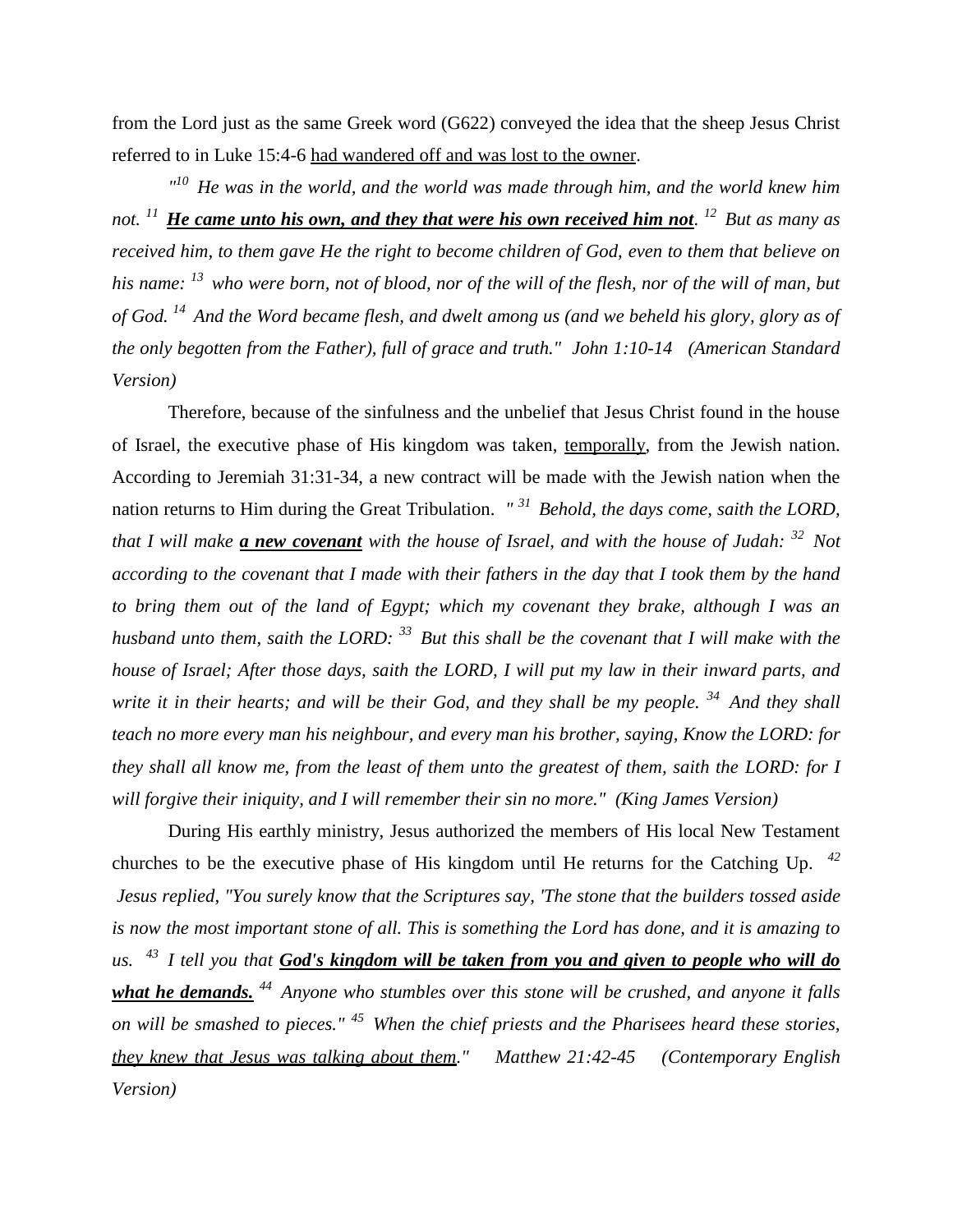As Paul left one mission field and went to another area of Asia Minor (the country we also call Galatia) and Greece, religious "intellectuals" and "scholars'' would move in to fill in the void created by Paul's absence. They were teaching that salvation did, indeed, come through the promised Messiah but afterward, service was only accomplished by following all the ceremonial laws as well as the moral laws that were given through Moses. In other words, they had convinced many members of Christ's scriptural churches to consider "jumping ship", renouncing their membership in a local New Testament church and attempting to serve the Lord as a good Jew. It seems that many of the "intellectuals" and "scholars'' were also requiring that all who followed their teachings adhere faithfully to **traditions** which had been passed down for generations in order to (1) retain their salvation and to (2) please the God they professed to serve. This teaching is still being offered as an attitude or conclusion formed on the basis of incomplete information, in many "assemblies" today. Therefore, Paul wrote in Galatians 4:8-11, *" <sup>8</sup>But in the past, when you didn't know God, you were slaves to things that are not really gods at all. <sup>9</sup> But now that you know God, or rather have been known by God, how can you turn back again to those powerless and bankrupt basic principles? Why do you want to become their slaves all over again? <sup>10</sup>You are observing days, months, seasons, and years. <sup>11</sup>I'm afraid for you. Maybe my work for you has been wasted!" Galatians 4:8-11 (International Standard Version)*

Unfortunately, many members of the churches in Galatia were like many members of the Lords churches today. They were impressed by the "degrees" those teachers **merchandised** and many members of Christ's churches in Galatia quickly vaulted those teachers of error **into positions of leadership.** " *<sup>4</sup>Nevertheless I have somewhat against thee, because thou hast left thy first love.*" *Revelation 2:4*

In the portion of Paul's long letter that he evidently wrote to the Hebrews, he reminded them in chapter three that **IF** they **did not** "jump ship" and **IF** they held fast to their confidence, as baptized members of local New Testament churches, they would remain members of the Bride of Christ. Then they would be part of His household and would be residing with Christ in the Holy City Jerusalem on the New Earth (His abode). Paul wrote to the scriptural, New Testament churches, *" <sup>5</sup>Moses was faithful as a servant in all God's household, as a testimony to what would be said [in the future].* <sup>6</sup> But Christ was faithful as a Son over His household. And <u>we are</u>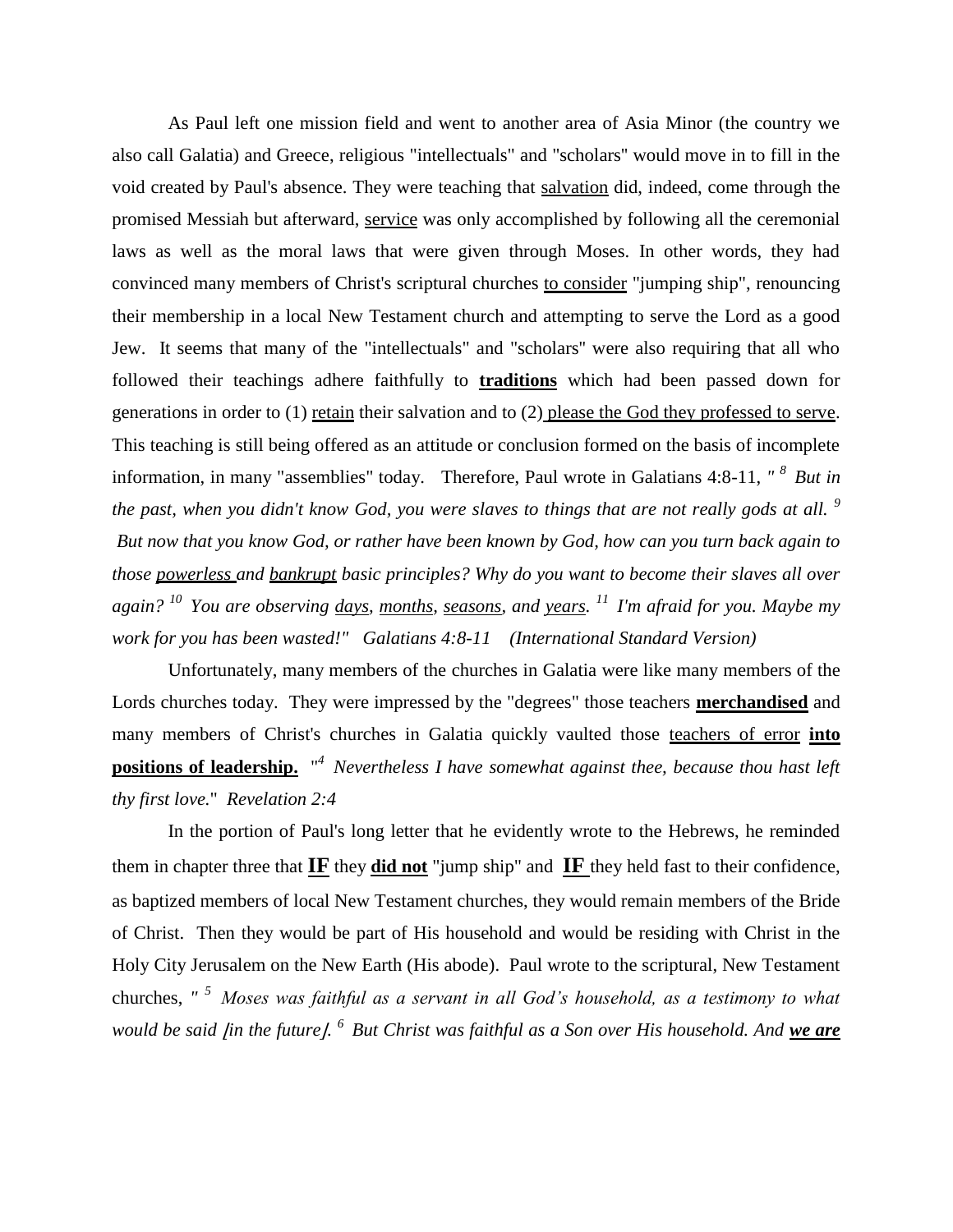## *that household if we hold on to the courage and the confidence of our hope. Hebrews 3:5-6 (Holman Christian Standard Bible)*

Paul was **not** saying that **if** those to whom he was writing **did not** hold on to the courage and the confidence of their hope, they would lose their salvation. Paul was saying that they would not be part of Christ's household, that is to say, they would not be residing with Christ **in** the Holy City Jerusalem on the New Earth (His abode) as part of His bride. Paul was saying they would be wedding guests and would be living outside the Holy City Jerusalem (living outside Christ's abode) on the New Earth. Please remember that after the "wedding reception", the bride resides in the house of the groom but the wedding guests do not go home with the groom and reside with the groom. The wedding guests may enter the grooms house later but they do not setup residence in the grooms abode. Paul was saying the wedding guests will go back and forth, in and out of the Holy City Jerusalem (through the gates) in order to worship the Living God. Each of us must answer one basic question. Do we want to reside with Jesus Christ for eternity in the Holy City Jerusalem or do we want to live outside the city and enter into the Holy City Jerusalem to worship?

The Lord had Paul bring his case to a conclusion in Hebrews 12 when he reminded them of what we will see when we get to the New Earth. He urged them to hold on to the courage and the confidence of our hope so that they would be part of *"the general assembly and church of the firstborn, which are written in heaven",* and not just part of the wedding guests, that is to say, *"the spirits of just men made perfect.*

<sup>*"*<sup>18</sup> For ye are not come *unto the mount that might be touched, and that burned*</sup> *with fire, nor unto blackness, and darkness, and tempest, <sup>19</sup>And the sound of a trumpet, and the voice of words; which voice they that heard intreated that the word should not be spoken to them any more: <sup>20</sup>(For they could not endure that which was commanded, And if so much as a beast touch the mountain, it shall be stoned, or thrust through with a dart: <sup>21</sup>And so terrible was the sight, that Moses said, I exceedingly fear and quake:) <sup>22</sup>But ye are come (1) unto mount Sion, and (2) unto the city of the Living God, the heavenly Jerusalem, and (3) to an innumerable company of angels, <sup>23</sup> (4) To the general assembly and church of the firstborn, which are written in heaven, and (5) to God the Judge of all, and (6) to the spirits of just men made*